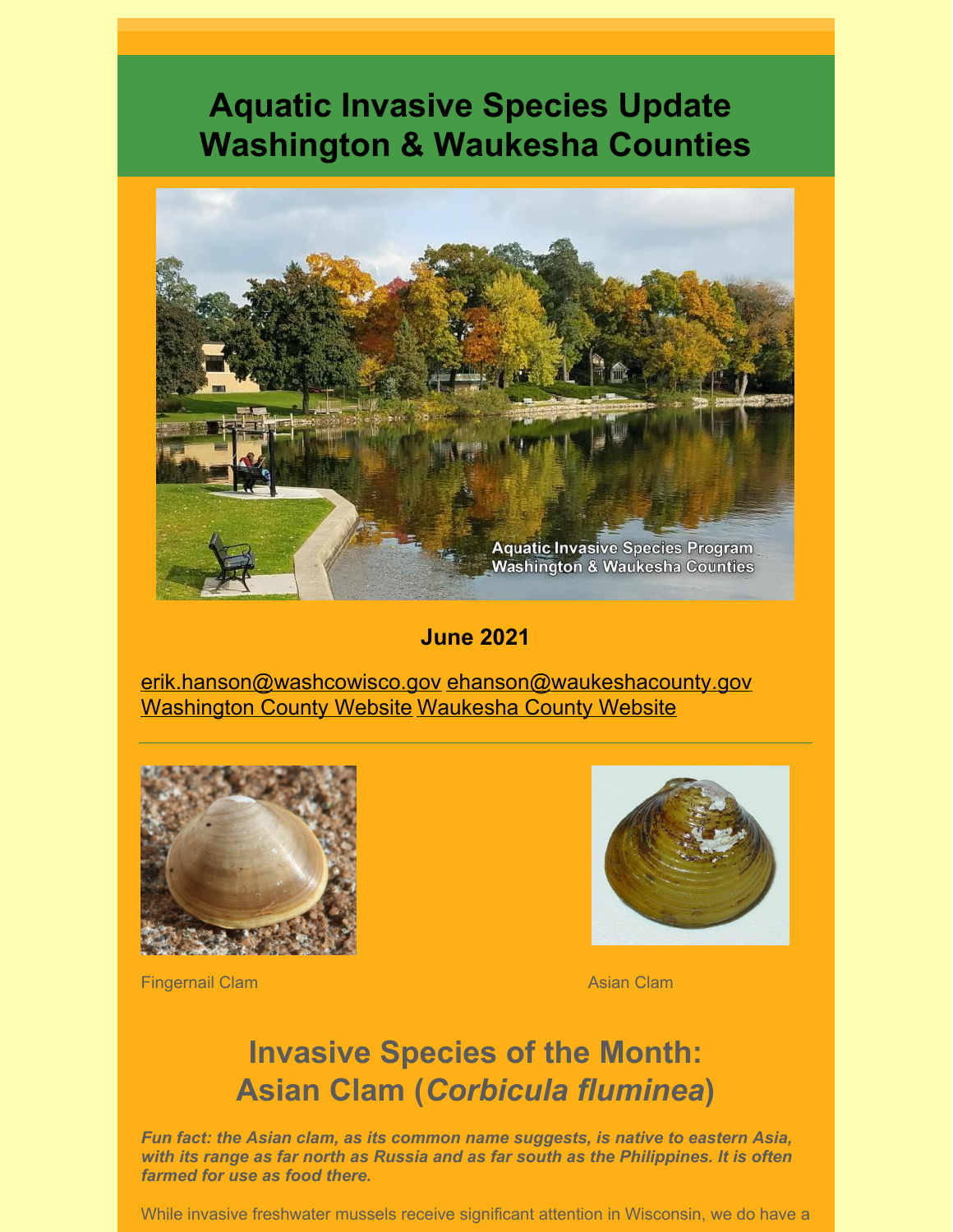few native and one invasive clam species. Most of our native clams are in the family of Sphaeriidae, commonly known as pea clams or fingernail clams due to their small round shape. Unfortunately, we also have an invasive clam, *Corbicula fluminea*, commonly referred to as the Asian clam. The Asian clam is also called the "golden", "lucky", or "prosperity clam", in reference to its color and its use as food (part of how this clam spread so much was through cultivation). This invasive, much like the zebra and quagga mussels, is a filter feeder with a prodigious spawning rate, damaging plankton populations and clogging water pipes in the areas it invades. These clams are often mistaken for one another as they are all small and similarly shaped.

#### **Size**

Both pea clams and Asian clams are small compared to many native mussels, but pea clams tend to be smaller. Adult Asian clams can grow to about 5 cm, while pea clams tend to top out at around .6 cm to 1.4 cm.

#### **Where are they in our Counties?**

Asian clams have not been found in Washington County. The following lakes and rivers in Waukesha County have been found to contain Asian clams.

- Fox River
- **Eagle Spring Lake**
- Lac Labelle
- Little Muskego Lake
- Lower Phantom Lake
- Mukwonago River

#### **How Asian Clams Spread**

People can introduce Asian clams to new water bodies through bait buckets, live wells, bilge and ballast water, as well as by moving adult clams.

#### **What is the risk?**

Since Asian clams can reproduce at such an incredible rate and actively filter feed on plankton in the water column, they often deprive young fish and native mussels of their food source.

Since they thrive in the outflow pipes of power plants, they can end up clogging these pipes with alive and dead clams, costing power plants 1 billion dollars a year to remove them.

Due to their mass die offs once the temperature drops, the bacteria breaking down the decaying clams may also contribute to a drop in dissolved oxygen in the water, which can negatively affect other animals in the same aquatic ecosystem.

### **Volunteer Opportunities**

AIS Snaphot Day August 21st 9 am to 12 pm

Water-lovers from across the state join force to search for aquatic invasive species in Wisconsin's rivers, streams and lakes. Volunteers are provided training in the morning, the supplies needed to search for aquatic invasive species and the list of sites they will monitor.

**For more information contact: ehanson@waukeshacounty.gov.**

#### Starry Stonewort Control!

Help control Starry Stonework in Little Cedar Lake and limit the risk of it spreading to other lakes in Washington and Waukesha Counties. The Little Cedar Lake Protection and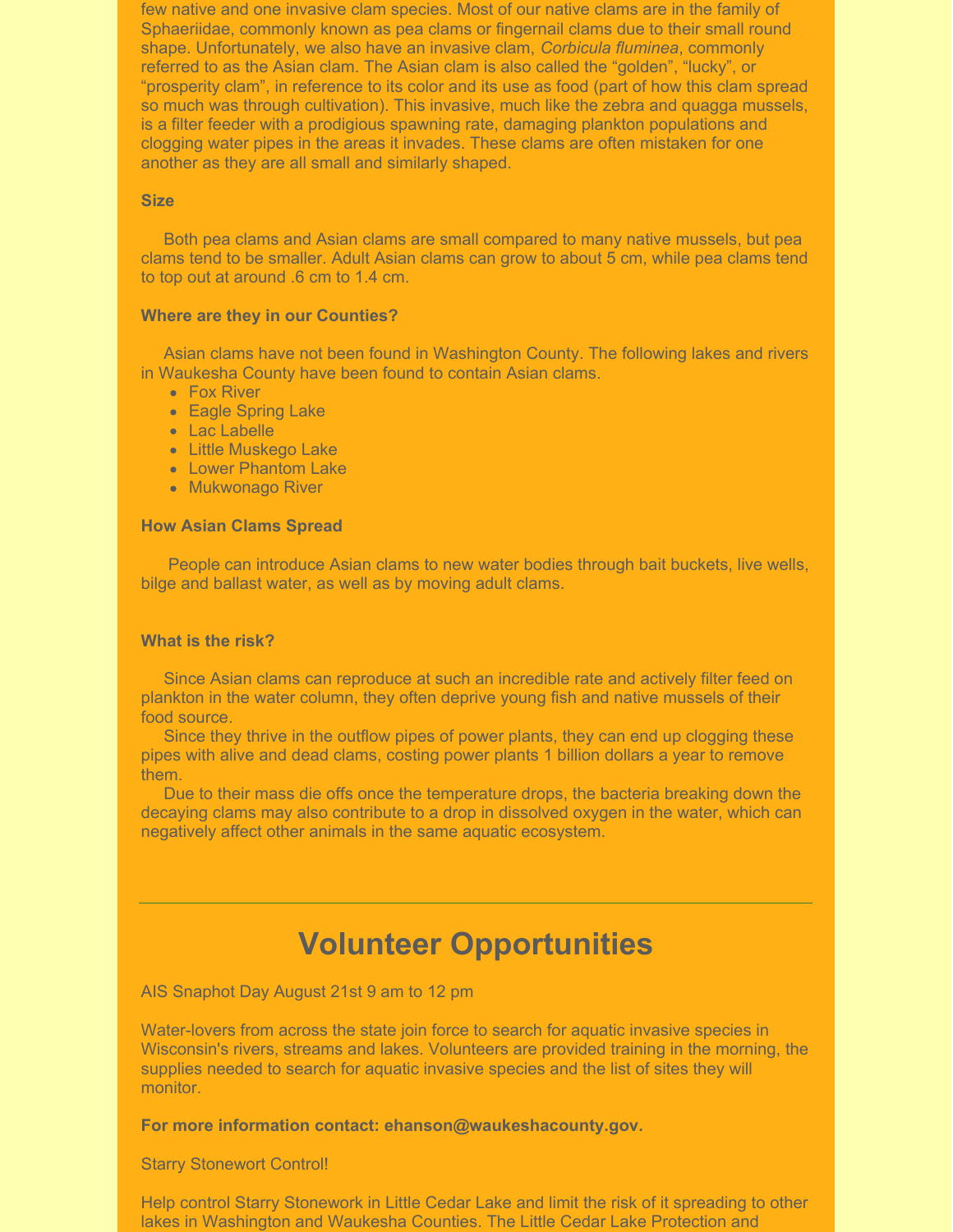Rehab District (PRD) needs your help.

What-Invasive Species Pull

- Divers pull weeds
- Kayakers haul pulled weeds to shore
- Shore helpers load wheel barrels and dump weeds

Where-Little Cedar Lake Ackermann's Grove When- 8 am to 1 pm July 17th, Rain Date July 18th August 7th Rain Date August 8th

**For More Information Contact: Little Cedar Lake PRD <lclprd@gmail.com>**

### **Lake of the Month**



Silver Lake in Waukesha County

Waterbody ID (WBIC): 779800 Area: 217 acres Maximum Depth: 40 feet Bottom 50% sand, 5% gravel, 5% rock, 40% muck Hydrologic Lake Type: seepage Latitude, Longitude: 43.07660610, -88.49291880

AIS: Banded Mystery Snail, Eurasian Water-Milfoil, Hybrid Eurasian / Northern Water-Milfoil, Purple Loosestrife, Spiny Naiad, Zebra Mussel

### CBCW Efforts:

Silver Lake is VERY active in the Clean Boat Clean Water program with 1159 watercraft inspected in 2019, 850 in 2020 and anticipate that 1000 watercraft will be inspected this year!

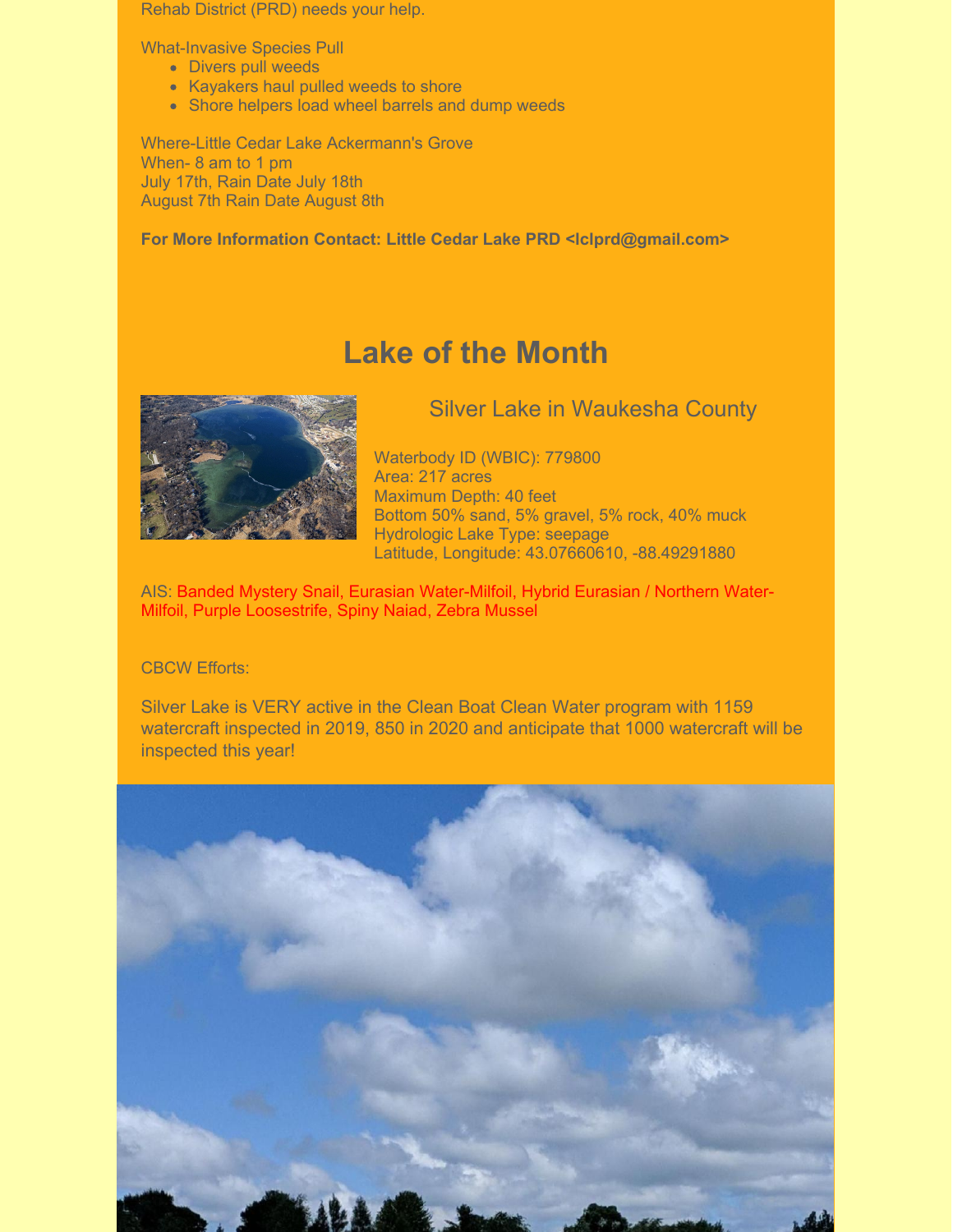



The Aquatic Invasive Species Program is <sup>a</sup> cooperative effort